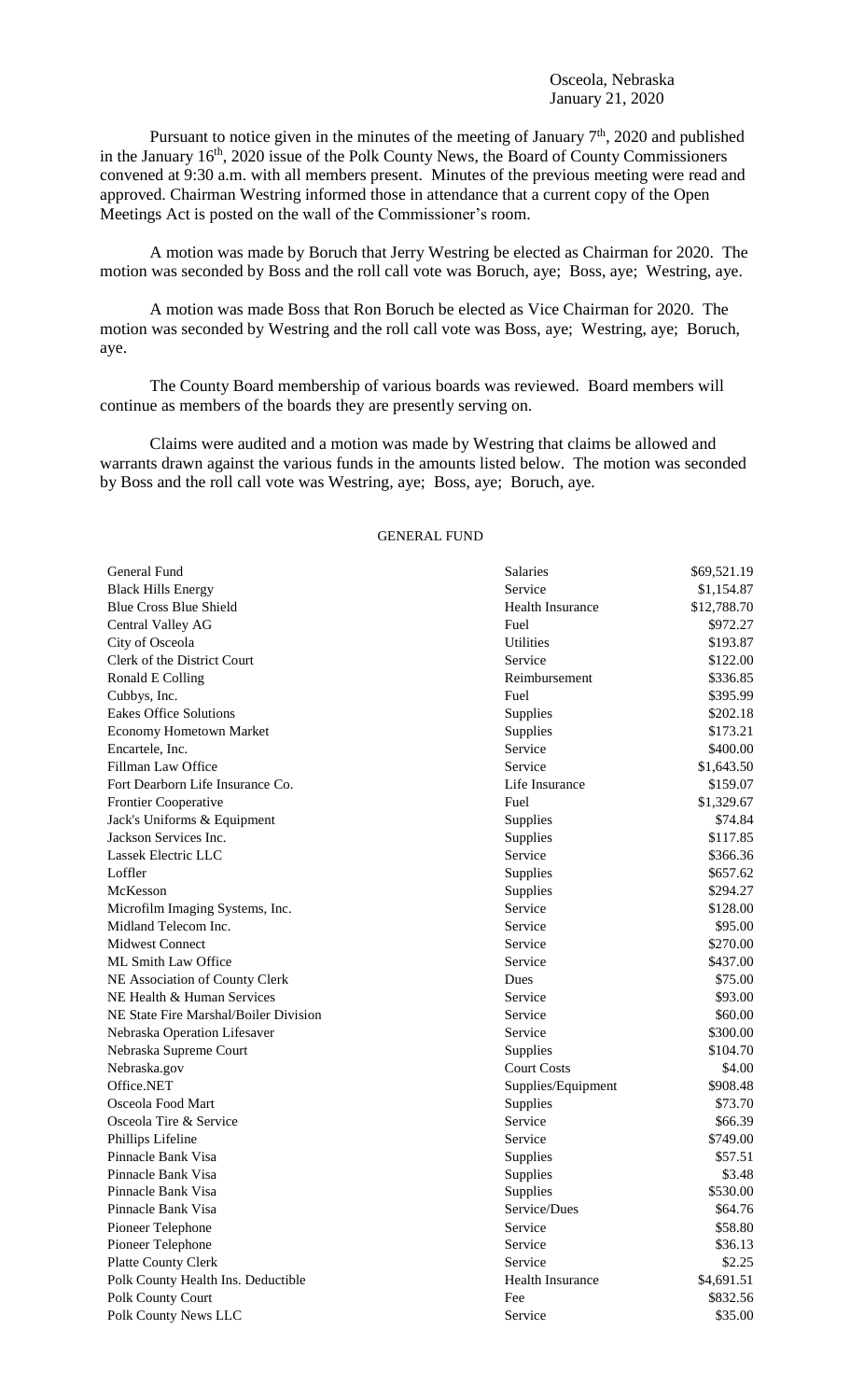| <b>Polk County Tax Deposit Account</b>           | Social Security | \$5,109.90                 |
|--------------------------------------------------|-----------------|----------------------------|
| <b>Region V Systems</b>                          | Service         | \$6,479.50                 |
| <b>Retirement Plans Division Americas</b>        | Retirement      | \$4,808.56                 |
| State of NE Secretary of State Election Division | <b>Supplies</b> | \$20.00                    |
| Stephens Law Offices P.C.                        | Fees            | \$579.50                   |
| Barb Swanson                                     | Mileage         | \$76.48                    |
| <b>Ultra Graphics</b>                            | <b>Supplies</b> | \$184.49                   |
| Verizon Wireless                                 | Service         | \$33.87                    |
| Windstream Nebraska                              | Service         | \$2,083.45                 |
| VVS, Inc. Canteen                                | <b>Supplies</b> | \$56.98                    |
| 171 171 m                                        |                 | $\wedge$ $\wedge$ $\wedge$ |

| Polk County Tax Deposit Account                  | Social Security | \$5,109.90 |
|--------------------------------------------------|-----------------|------------|
| <b>Region V Systems</b>                          | Service         | \$6,479.50 |
| <b>Retirement Plans Division Americas</b>        | Retirement      | \$4,808.56 |
| State of NE Secretary of State Election Division | <b>Supplies</b> | \$20.00    |
| Stephens Law Offices P.C.                        | Fees            | \$579.50   |
| Barb Swanson                                     | Mileage         | \$76.48    |
| Ultra Graphics                                   | Supplies        | \$184.49   |
| Verizon Wireless                                 | Service         | \$33.87    |
| Windstream Nebraska                              | Service         | \$2,083.45 |
| VVS, Inc. Canteen                                | <b>Supplies</b> | \$56.98    |
| <b>York News Times</b>                           | <b>Supplies</b> | \$87.20    |

## ROAD FUND

| Road Fund                                 | Salaries                | \$25,985.29 |
|-------------------------------------------|-------------------------|-------------|
| <b>Black Hills Energy</b>                 | Service                 | \$199.18    |
| <b>Blue Cross Blue Shield</b>             | <b>Health Insurance</b> | \$5,115.48  |
| <b>Blue River Power and Rental</b>        | Supplies                | \$33.98     |
| Central Valley AG                         | Fuel                    | \$985.47    |
| Frontier Cooperative Company              | Fuel                    | \$936.71    |
| Fort Dearborn Life Insurance              | Life Insurance          | \$82.56     |
| <b>Island Supply Welding Company</b>      | Supplies                | \$70.68     |
| John Deere Financial                      | Supplies                | \$193.26    |
| Medical Enterprises Inc.                  | Service                 | \$12.50     |
| Midwest Service & Sales Co.               | Signs/Posts             | \$2,788.90  |
| MT Godwin                                 | Supplies                | \$1,079.40  |
| NMC, Exchange LLC                         | Parts/Supplies          | \$1,004.42  |
| Osceola Food Mart                         | Supplies                | \$14.32     |
| Osceola Tire & Service                    | Service                 | \$84.00     |
| Overland Sand & Gravel                    | Gravel and Borrow       | \$4,027.83  |
| Polk County Health Ins. Deductible        | <b>Health Insurance</b> | \$1,242.65  |
| Polk County Health Department             | Service                 | \$70.00     |
| Polk County Tax Deposit Account           | Social Security         | \$1,949.06  |
| Polk Light & Water                        | <b>Utilities</b>        | \$104.29    |
| Pomp's Tire Service, Inc.                 | Service                 | \$17,766.00 |
| <b>Retirement Plans Division Ameritas</b> | Retirement              | \$1,700.02  |
| SAPP Bros. Petroleum, Inc.                | Fuel/Service            | \$9,694.70  |
| <b>Verizon Wireless</b>                   | Service                 | \$68.78     |
| Scott Walgren                             | Reimbursement           | \$40.00     |
| Windstream Nebraska Inc.                  | Service                 | \$243.52    |
| <b>INHERITANCE TAX FUND</b>               |                         |             |
| <b>Connecting Point</b>                   | <b>Computer Expense</b> | 6,927.85    |
| DAS State Accounting-Central Finance      | <b>Computer Expense</b> | 563.32      |
| Midland Telecom Inc.                      | Service                 | 2,667.95    |
| Standard Appraisal Service Inc.           | Fees                    | 7,406.00    |
| 911 EMERGENCY SERVICE FUND                |                         |             |
| Midwest Service & Sales Co.               | Signs                   | 38.40       |
| Windstream Nebraska Inc.                  | Service                 | 982.75      |
|                                           |                         |             |
| <b>WEED FUND</b>                          |                         |             |
| <b>Black Hills Energy</b>                 | Service                 | \$10.82     |
| James Carlson                             | Service                 | \$100.00    |
| <b>Frontier Cooperative Company</b>       | Fuel                    | \$147.06    |
| Nebraska Weed Control Assn Region 4       | Dues                    | \$15.00     |
| Platte Valley WMA                         | Dues                    | \$100.00    |

The Board approved the collateral pledged by Polk County banks and held in custody by the County Clerk.

Verizon Wireless Service Service Service S61.36

The following fees for the month of December were earned by the various offices and submitted to the County Treasurer. County Treasurer receipts show fees earned were credited to the appropriate county funds.